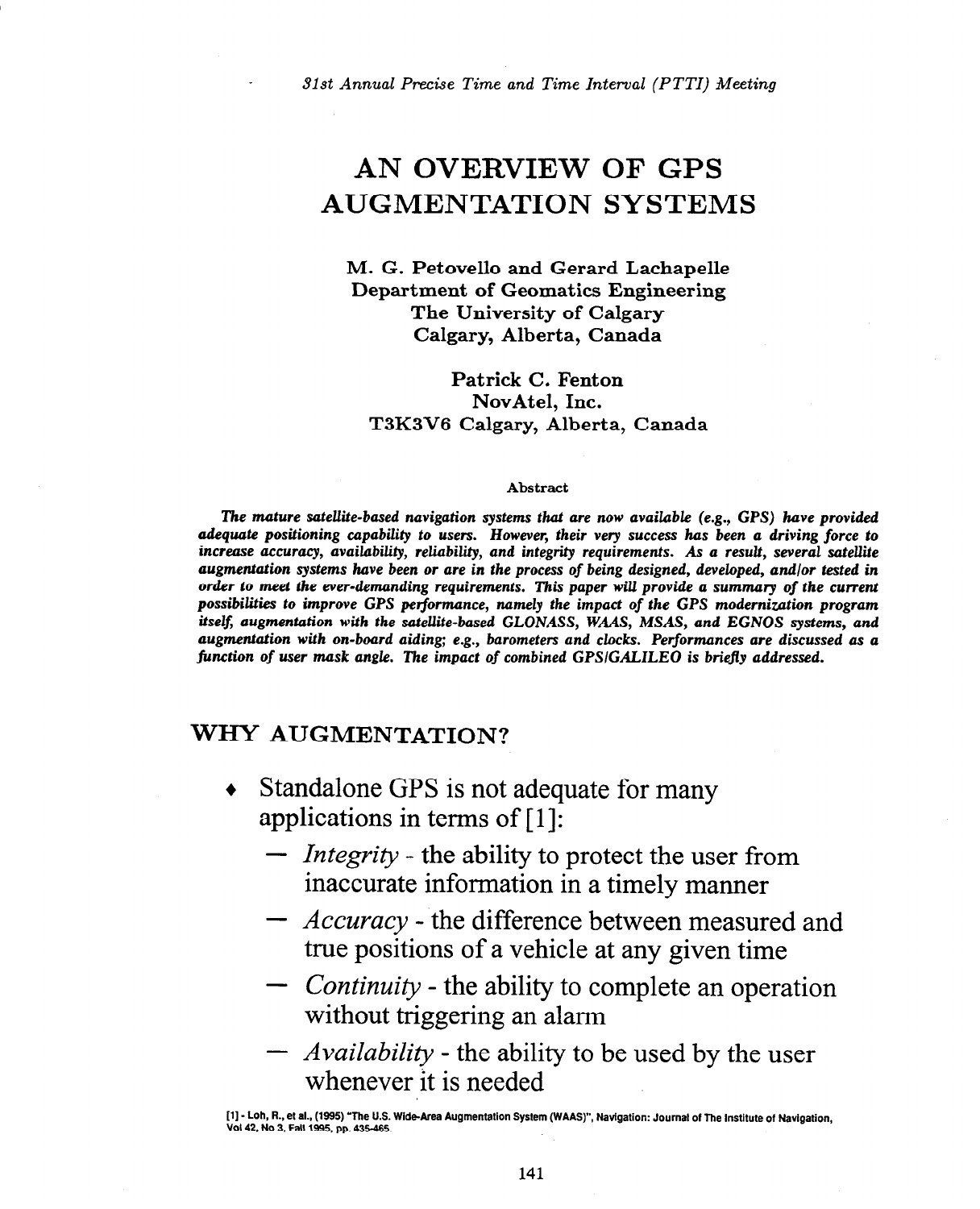| <b>Report Documentation Page</b>                                                                                                                                                                                                                                                                                                                                                                                                                                                                                                                                                                                                                                                                                                                                                                                                                                   |                             |                              |                                                     |                                           | Form Approved<br>OMB No. 0704-0188                 |  |  |
|--------------------------------------------------------------------------------------------------------------------------------------------------------------------------------------------------------------------------------------------------------------------------------------------------------------------------------------------------------------------------------------------------------------------------------------------------------------------------------------------------------------------------------------------------------------------------------------------------------------------------------------------------------------------------------------------------------------------------------------------------------------------------------------------------------------------------------------------------------------------|-----------------------------|------------------------------|-----------------------------------------------------|-------------------------------------------|----------------------------------------------------|--|--|
| Public reporting burden for the collection of information is estimated to average 1 hour per response, including the time for reviewing instructions, searching existing data sources, gathering and<br>maintaining the data needed, and completing and reviewing the collection of information. Send comments regarding this burden estimate or any other aspect of this collection of information,<br>including suggestions for reducing this burden, to Washington Headquarters Services, Directorate for Information Operations and Reports, 1215 Jefferson Davis Highway, Suite 1204, Arlington<br>VA 22202-4302. Respondents should be aware that notwithstanding any other provision of law, no person shall be subject to a penalty for failing to comply with a collection of information if it<br>does not display a currently valid OMB control number. |                             |                              |                                                     |                                           |                                                    |  |  |
| <b>1. REPORT DATE</b><br><b>DEC 1999</b>                                                                                                                                                                                                                                                                                                                                                                                                                                                                                                                                                                                                                                                                                                                                                                                                                           | 2. REPORT TYPE              |                              | <b>3. DATES COVERED</b><br>00-00-1999 to 00-00-1999 |                                           |                                                    |  |  |
| <b>4. TITLE AND SUBTITLE</b>                                                                                                                                                                                                                                                                                                                                                                                                                                                                                                                                                                                                                                                                                                                                                                                                                                       |                             |                              |                                                     |                                           | <b>5a. CONTRACT NUMBER</b>                         |  |  |
| <b>An Overview of GPS Augmentation Systems</b>                                                                                                                                                                                                                                                                                                                                                                                                                                                                                                                                                                                                                                                                                                                                                                                                                     |                             |                              |                                                     |                                           | <b>5b. GRANT NUMBER</b>                            |  |  |
|                                                                                                                                                                                                                                                                                                                                                                                                                                                                                                                                                                                                                                                                                                                                                                                                                                                                    |                             |                              |                                                     |                                           | 5c. PROGRAM ELEMENT NUMBER                         |  |  |
| 6. AUTHOR(S)                                                                                                                                                                                                                                                                                                                                                                                                                                                                                                                                                                                                                                                                                                                                                                                                                                                       |                             |                              | <b>5d. PROJECT NUMBER</b>                           |                                           |                                                    |  |  |
|                                                                                                                                                                                                                                                                                                                                                                                                                                                                                                                                                                                                                                                                                                                                                                                                                                                                    |                             |                              |                                                     |                                           | 5e. TASK NUMBER                                    |  |  |
|                                                                                                                                                                                                                                                                                                                                                                                                                                                                                                                                                                                                                                                                                                                                                                                                                                                                    |                             |                              |                                                     | 5f. WORK UNIT NUMBER                      |                                                    |  |  |
| 7. PERFORMING ORGANIZATION NAME(S) AND ADDRESS(ES)<br>The University of Calgary, Department of Geomatics<br>Engineering, Calgary, Alberta, Canada,                                                                                                                                                                                                                                                                                                                                                                                                                                                                                                                                                                                                                                                                                                                 |                             |                              |                                                     |                                           | 8. PERFORMING ORGANIZATION<br><b>REPORT NUMBER</b> |  |  |
| 9. SPONSORING/MONITORING AGENCY NAME(S) AND ADDRESS(ES)                                                                                                                                                                                                                                                                                                                                                                                                                                                                                                                                                                                                                                                                                                                                                                                                            |                             |                              | 10. SPONSOR/MONITOR'S ACRONYM(S)                    |                                           |                                                    |  |  |
|                                                                                                                                                                                                                                                                                                                                                                                                                                                                                                                                                                                                                                                                                                                                                                                                                                                                    |                             |                              |                                                     | 11. SPONSOR/MONITOR'S REPORT<br>NUMBER(S) |                                                    |  |  |
| 12. DISTRIBUTION/AVAILABILITY STATEMENT<br>Approved for public release; distribution unlimited                                                                                                                                                                                                                                                                                                                                                                                                                                                                                                                                                                                                                                                                                                                                                                     |                             |                              |                                                     |                                           |                                                    |  |  |
| <b>13. SUPPLEMENTARY NOTES</b><br>See also ADM001481. 31st Annual Precise Time and Time Interval (PTTI) Planning Meeting, 7-9<br>December 1999, Dana Point, CA                                                                                                                                                                                                                                                                                                                                                                                                                                                                                                                                                                                                                                                                                                     |                             |                              |                                                     |                                           |                                                    |  |  |
| 14. ABSTRACT<br>see report                                                                                                                                                                                                                                                                                                                                                                                                                                                                                                                                                                                                                                                                                                                                                                                                                                         |                             |                              |                                                     |                                           |                                                    |  |  |
| <b>15. SUBJECT TERMS</b>                                                                                                                                                                                                                                                                                                                                                                                                                                                                                                                                                                                                                                                                                                                                                                                                                                           |                             |                              |                                                     |                                           |                                                    |  |  |
| 17. LIMITATION OF<br>16. SECURITY CLASSIFICATION OF:                                                                                                                                                                                                                                                                                                                                                                                                                                                                                                                                                                                                                                                                                                                                                                                                               |                             |                              |                                                     | 18. NUMBER                                | 19a. NAME OF                                       |  |  |
| a. REPORT<br>unclassified                                                                                                                                                                                                                                                                                                                                                                                                                                                                                                                                                                                                                                                                                                                                                                                                                                          | b. ABSTRACT<br>unclassified | c. THIS PAGE<br>unclassified | <b>ABSTRACT</b><br>Same as<br><b>Report (SAR)</b>   | OF PAGES<br>13                            | <b>RESPONSIBLE PERSON</b>                          |  |  |

**Standard Form 298 (Rev. 8-98)**<br>Prescribed by ANSI Std Z39-18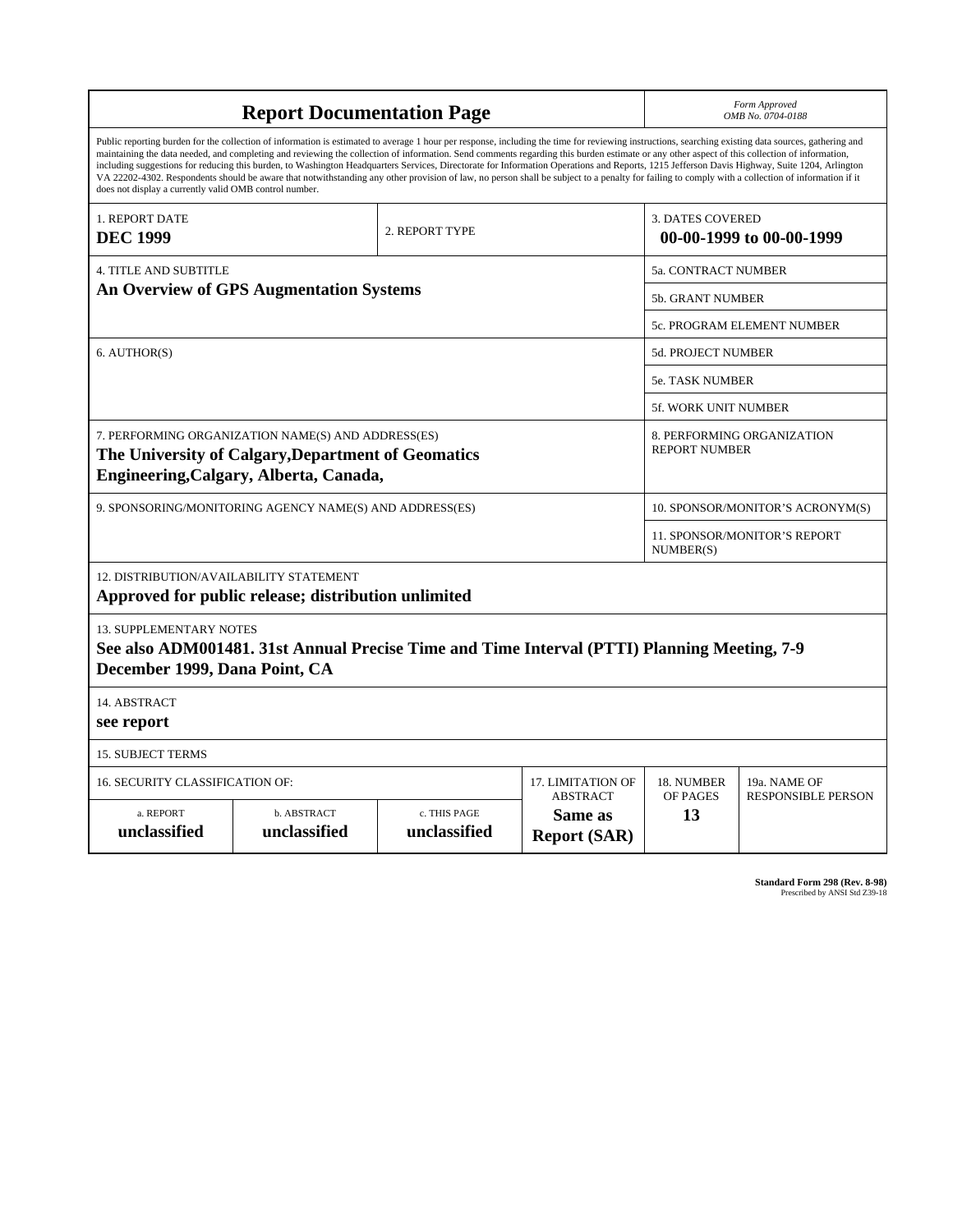## **"AUGMENTATION" OPTIONS**

- $\triangleleft$  Receiver algorithms (RAIM)
- + Additional sensors
- $\triangleleft$  Extra systems
	- $-$  GLONASS
	- GNSS2 Galileo
- + GPS Modernization
- + Local Area Augmentation Systems (LAAS)
- + Wide Area Augmentation Systems (WAAS)  $-$  EGNOS, US WAAS, MSAS

# **RECEIVER ALGORITHMS**

- Receiver Autonomous Integrity Monitoring  $(RAIM)$
- Fault Detection and Exclusion (FDE)
- Simple implementations can produce a significant reliability improvements [e.g., 21
- Requires five or more satellites
	- Reduces/limits availability

**[21- Ryan, S., J. Stephen and G. Lachapelle, (f9W) "Testing** and **Analysis of Reliability Measures for GNSS Receivers In the**  Marine Environment", Proceedings of the ION NTM-99, The Institute of Navigation, Alexandria, VA., pp. 505-514.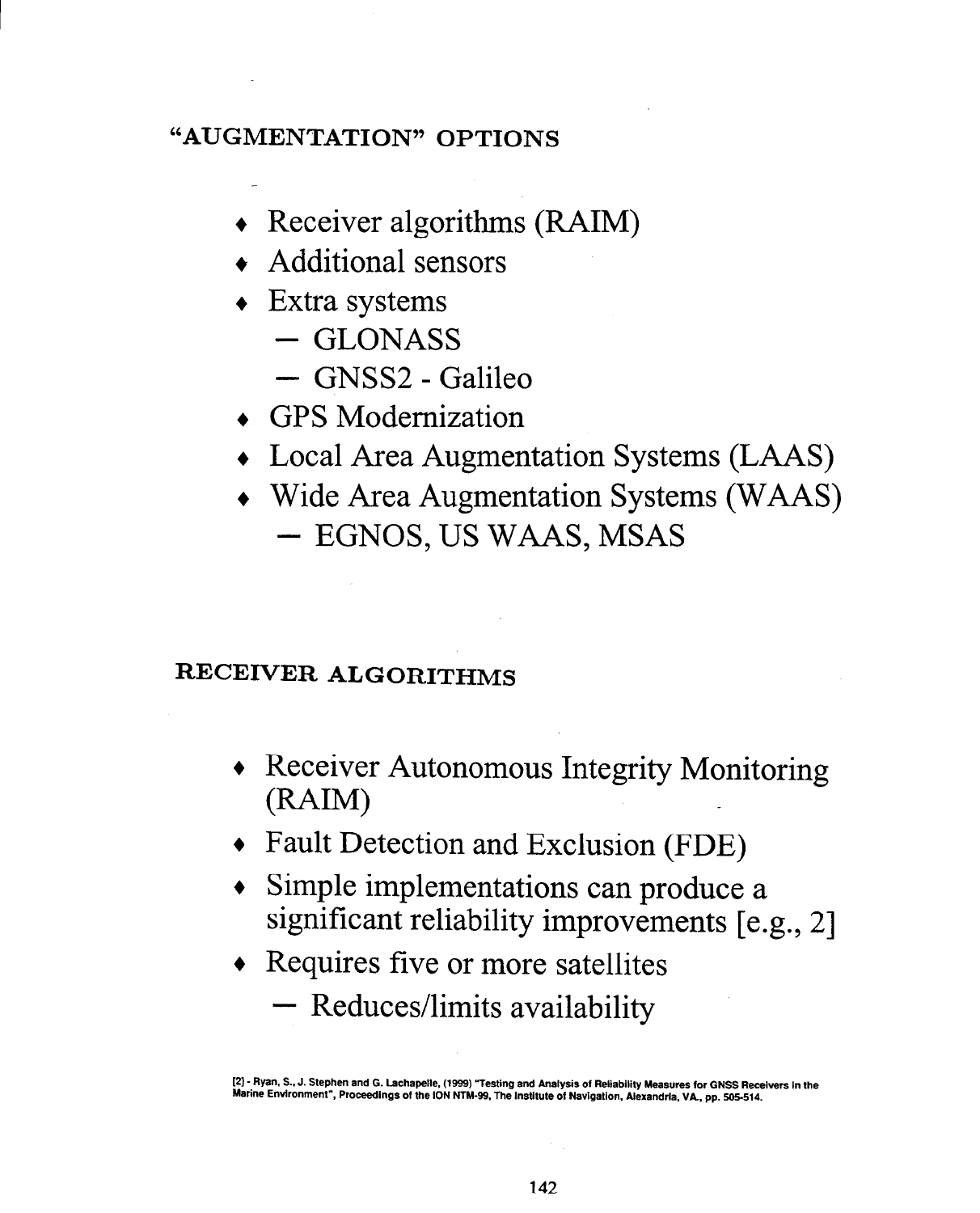

# Example of RAIM/FDE

[21- Ryan, S.. J. Stephen and G. Lachapelle, (1999) "Testing and Analysls of Reliablllty Measures for GNSS Recetvers In the Marine Environment", Proceedings of the ION NTM-99, The Institute of Navigation, Alexandria, VA., pp. 505-514.

#### **ADDITIONAL ON-BOARD SENSORS**

- + Use of additional or complementary on-board sensors to monitor and/or augment GPS
	- Altimeter
	- Precise clock
	- Rate gyro
	- Compass
	- $-$  INS
- Vehicle Autonomous Integrity Monitoring (VAIM)
	- All on-board sensors contribute to navigation reliability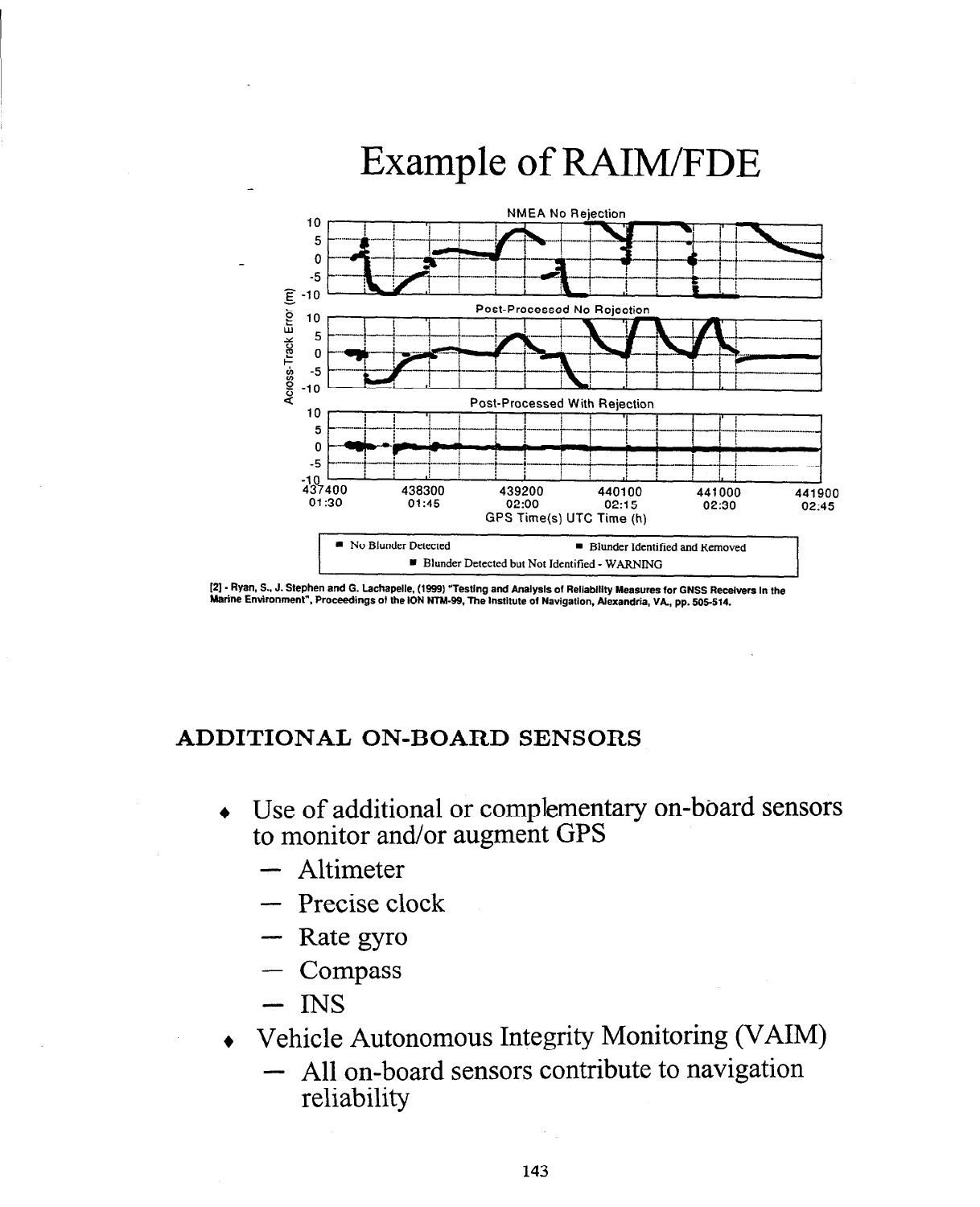### **GLONASS**

- Constellation of 10 operational satellites (as of November 30,1999)
- Signal transmit on two frequencies
- No intentional degradation of ranging signal
- Large improvement in availability and reliability when combined with GPS
- Future of the system is uncertain

### **GNSS2 - GALILEO**

- + New satellite system conceived by the European Community (EC) \_
- <sup>+</sup>Completion planned for 2008
- ◆ Constellation of 24+ satellites
	- Increased availability and reliability over GPS only
- Three to four carrier frequencies
	- Increased reliability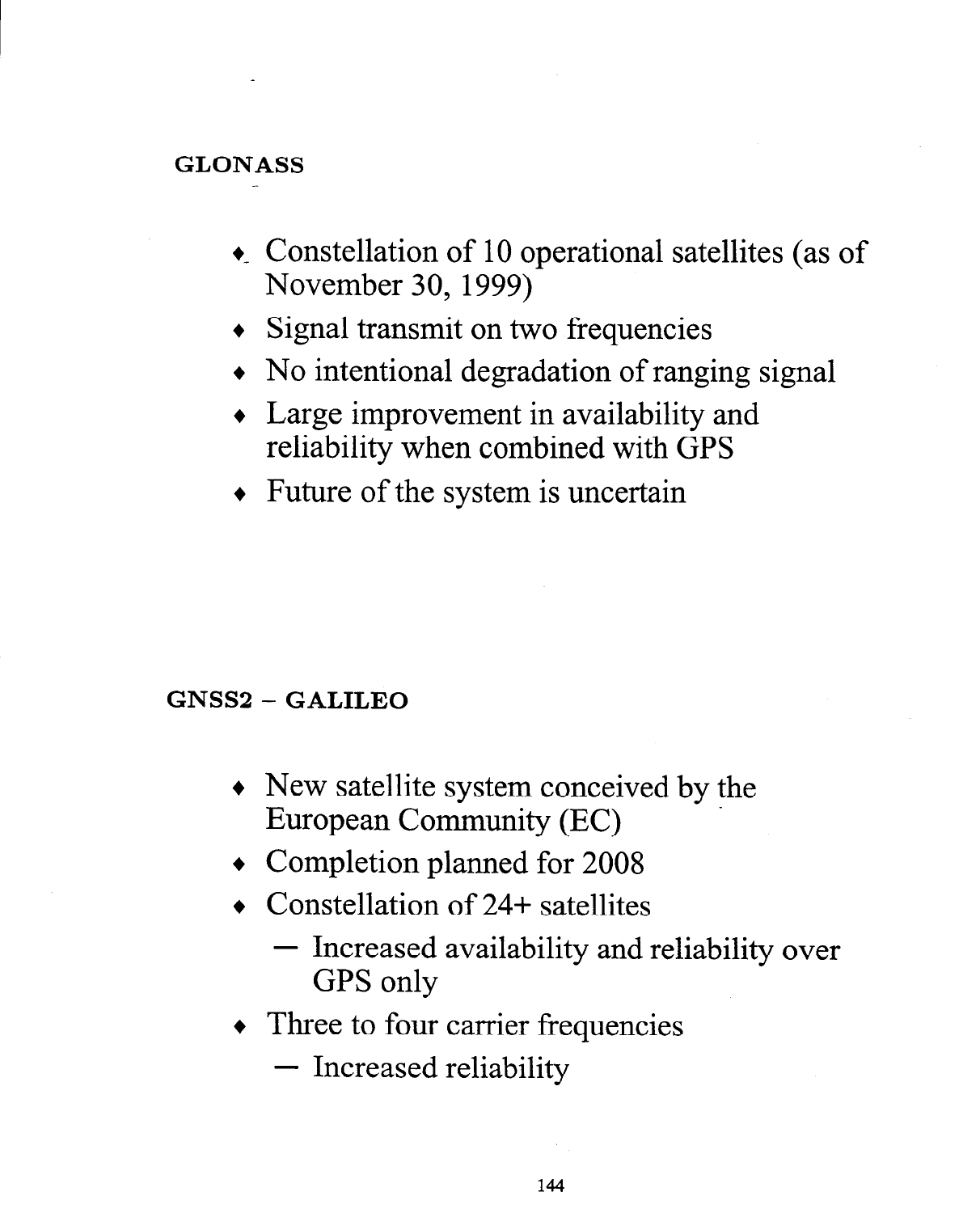#### GPS MODERNIZATION

- + Currently, L2 is not in a protected RF band
	- 3rd frequency needed for safety-of-life
- 2nd and 3rd civil frequencies confirmed
	- $1227.60 \text{ MHz (L2)}$
	- 1176.45 MHz (ARNS band), first launch 2005
- Higher power levels
- More robust code-modulation techniques



[3] - **McDonald, K., (1999) "Opportunlly Knocks: Will GPS Modernization Open Doors? \*, GPS World,** Vol **10, No 9, September 1999, Advanstar Communications, pp. 36-46.** 

## FAA SPECIFICATIONS

| Requirement              | <b>Category I</b> | <b>Category II</b> | <b>Category III</b> |  |
|--------------------------|-------------------|--------------------|---------------------|--|
| <b>Vertical Position</b> | 4.0 <sub>m</sub>  |                    |                     |  |
| Accuracy **              |                   | 2.5 <sub>m</sub>   | 2.5 <sub>m</sub>    |  |
| Integrity                | 4e-8 / approach   | 4e-8 / approach    | 1e-9 / approach     |  |
| Time-to-Alert            | 6 seconds         | 2 seconds          | 2 seconds           |  |
| Vertical Alarm Limit     | 10 <sub>m</sub>   | 5 <sub>m</sub>     | 5 <sub>m</sub>      |  |
| <b>Continuity</b>        | $1e-5/$ approach  | 1e-5 / approach    | $1e-7/30s$          |  |
|                          |                   |                    |                     |  |

**j4]- Federal Aviation Administratlon. (1999) "Local Area Augmentation System (LAAS) Updale" AvaIlable at URL: htlp~/gps.faa.gov/Library/Documents/documenls.htm#laas** 

**WAAS** 

**LAAS**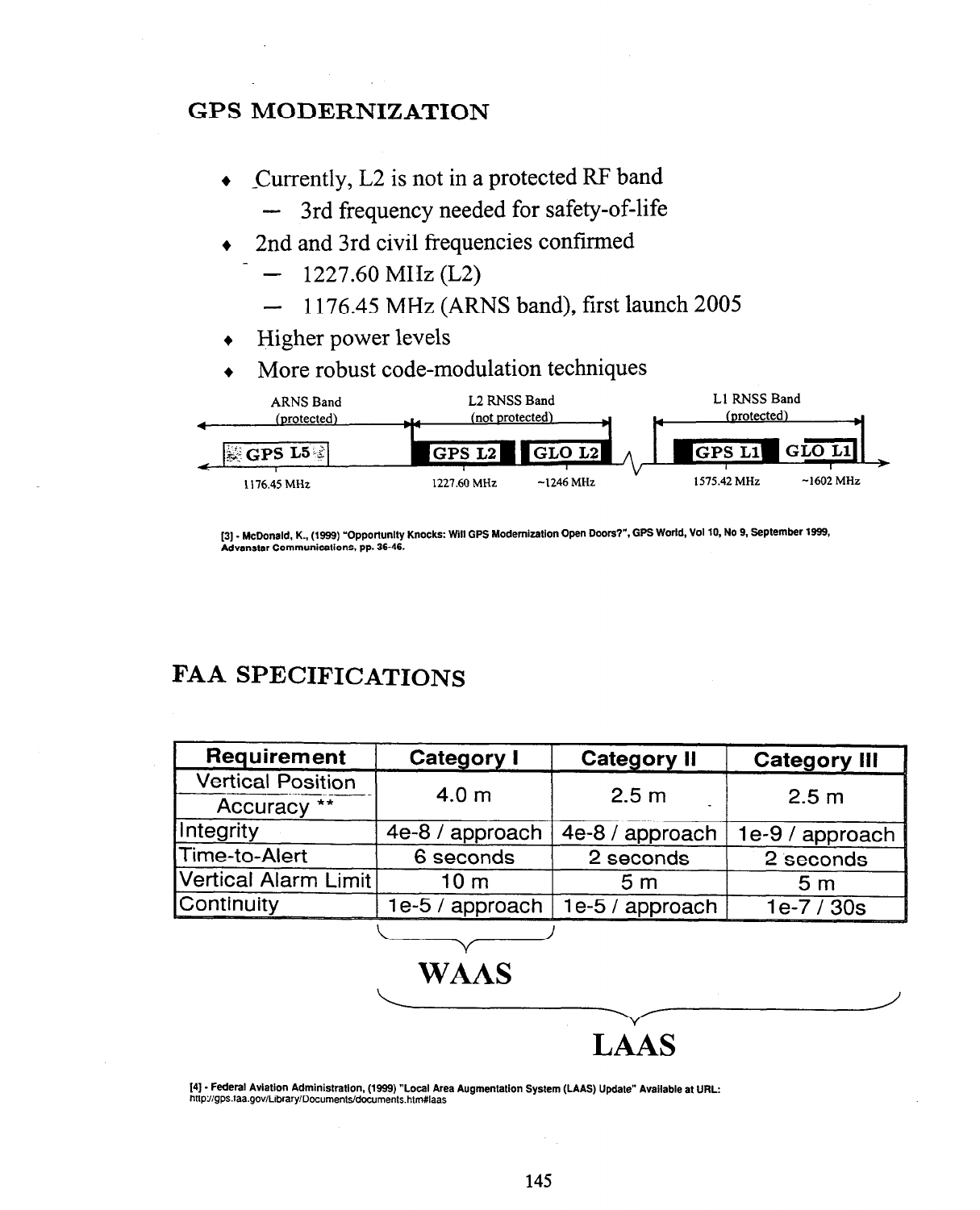# **WIDE AREA AUGMENTATION SYSTEMS (WAAS)**

|                       | Phases of Flight Company of Contract of Contract of Availability |                      |  |  |
|-----------------------|------------------------------------------------------------------|----------------------|--|--|
| En Route              | Oceanic                                                          | <b>Swith:</b>        |  |  |
|                       | Domestic                                                         |                      |  |  |
| Approach &<br>Landing | Non-Precision Approaches                                         |                      |  |  |
|                       | Category I Precision Approach                                    | <b>WAAS and LAAS</b> |  |  |
|                       | Category II/III Precision Approach                               | LAAS                 |  |  |
| Surface               | Ground Movement                                                  |                      |  |  |

- Major push from aviation community
- Designed to allow sole use of GPS for all phases of flight through Category I precision approach

**[5] - Hanlon, D. and K. Sandhoo, (1997) "FAA Satellile Navigation Program Overview", Proceedings of the ION Annual Meeting, The Institute of Navigation, Alexandria, VA, pp. 4956.** 

- $\bullet$  Three basic functions of a WAAS
	- Ranging
		- Provide additional ranging signals to improve availability, typically via geo-synchronous satellites
	- Integrity Channel
		- Provide transmission of GPS and integrity data to navigators
	- Wide Area Differential (WAD)
		- Provide differential correction data to users to improve accuracy
			- Satellite orbit and clock errors
			- Differential range corrections
			- Ionospheric grid computation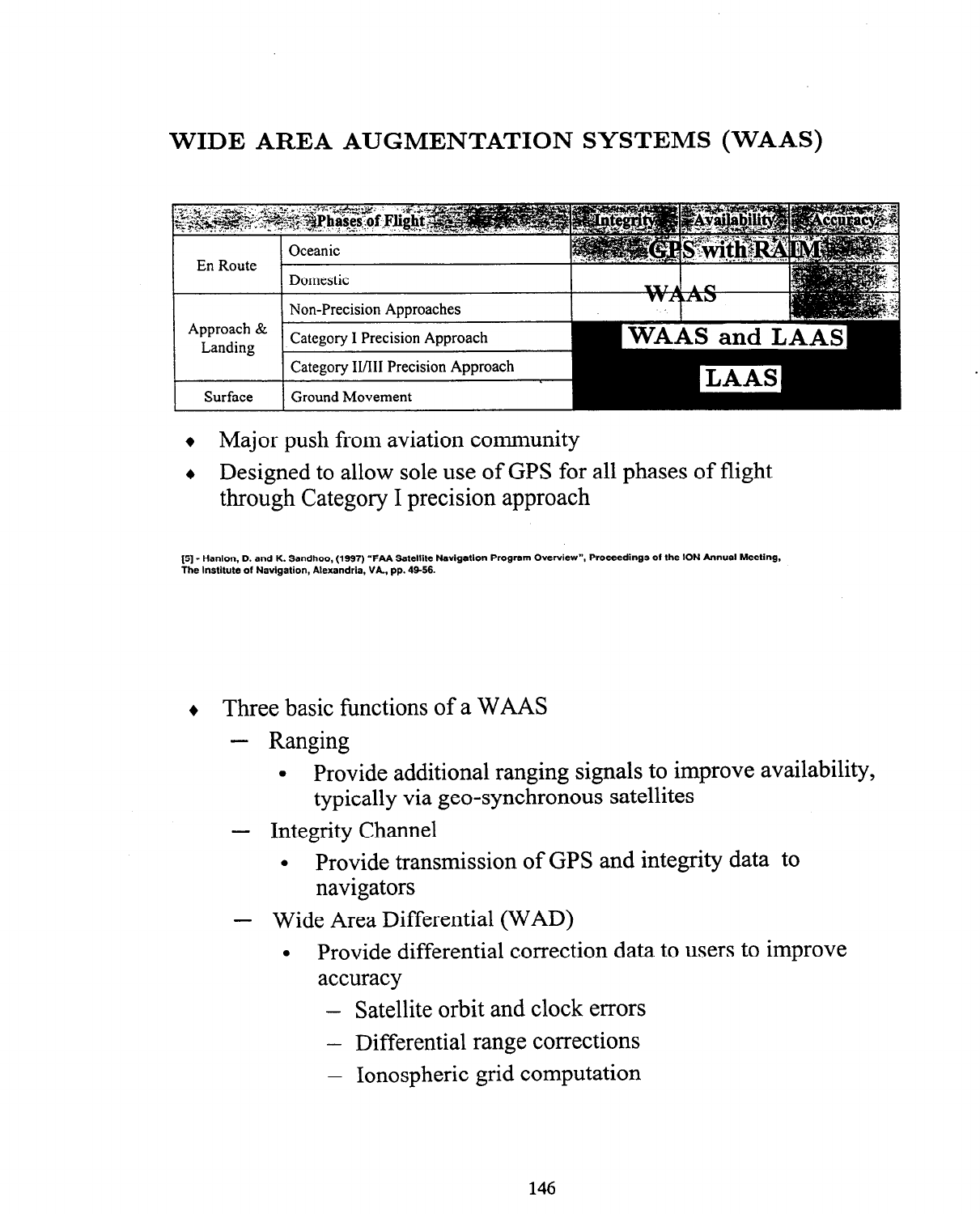#### **US WAAS**

- + Wide area Reference Station (WRS)
	- Collect and process data
- + Wide area Master Station (WMS)
	- Compute all corrections to be received by users
- + Ground Earth Station (GES)
	- -- Transmission to geo-synchronous satellites
- + Communication Satellites (GEO)
	- Broadcast corrections and ranging signal

# US WAAS Concept



Picture taken from URL - http://www.isicns.com/GPSWSLS.HTM#WAAS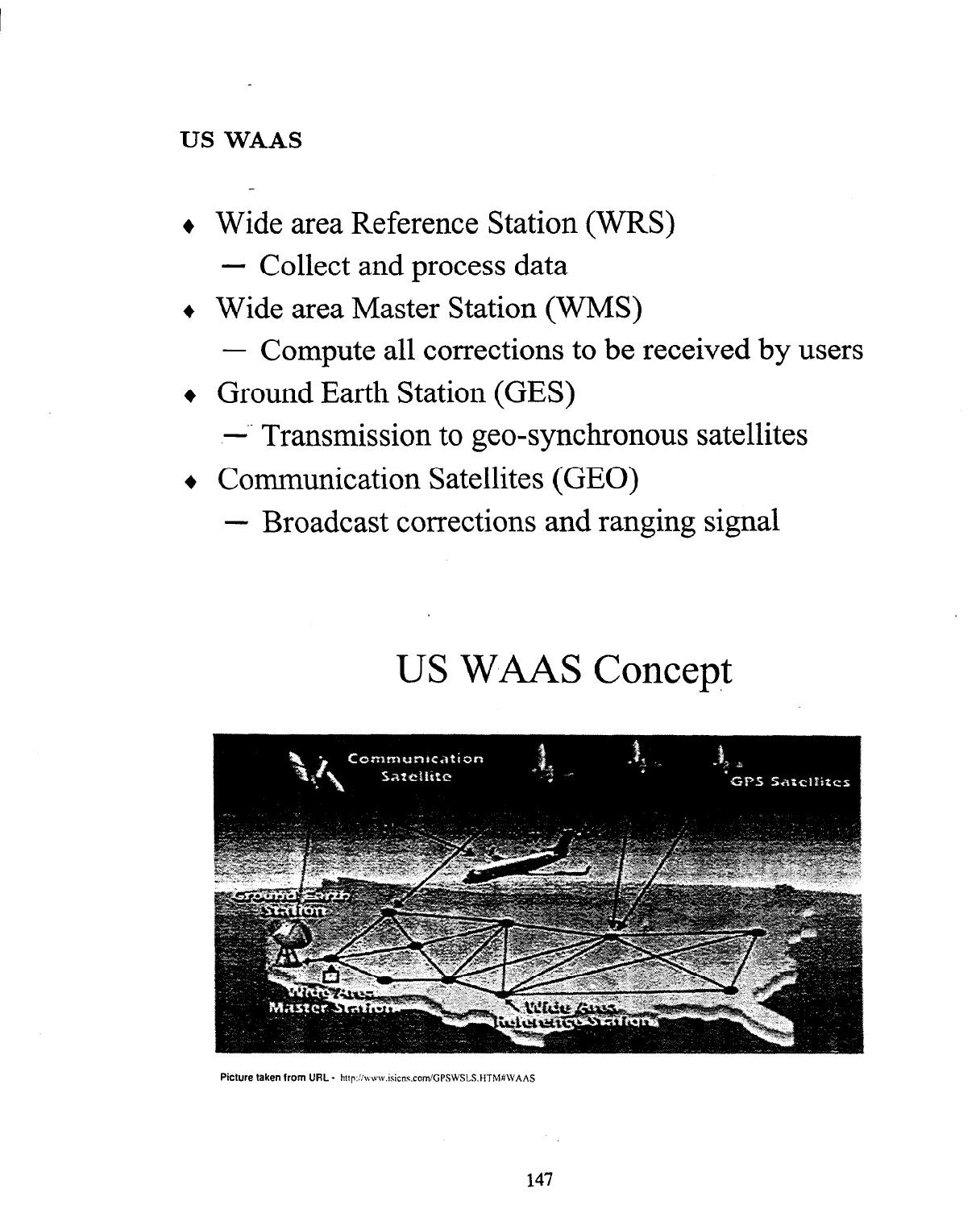#### **EUROPEAN WAAS - EGNOS**

- **+** European Geostationary Navigation Overlay System (EGNOS)
- Similar to US WAAS but includes GLONASS satellite corrections as well



- EGNOS Service Volume.
- 图 INMARSAT Coverage

- <sup>l</sup>**Ground Segment** 
	- **Ranging and Integrity Monitoring Stations (RIMS)** 
		- **. Collect range measurements and send them to the MCC**
	- **Master Control Centre (MCC)** 
		- **. Computation, distribution, validation,and transmissien of data**
		- **. Manage and control entire EGNOS system**
		- **Geostationary Reference Station (GRS)** 
			- **. Monitor geostationary satellites**
			- **. Geostationary orbit determination**
	- **Navigation Land Earth Station (NLES)** 
		- Generate GPS-like signal centered on GPS L1 (1575.42 MHz) **modulated with C/A code and navigation message (correction data)**
		- **. Broadcast through geostationary satellites**
		- **. Closed-loop control to maintain EGNOS system time**

**<sup>[6] -</sup> Loddo. et al., 'EGONS, the European Regional Augmentation to GPS and GLONASS", The Proceedings of ION GPS-99, The lnslitute of Navigation, Alexandria, VA, pp. 1143-1150.**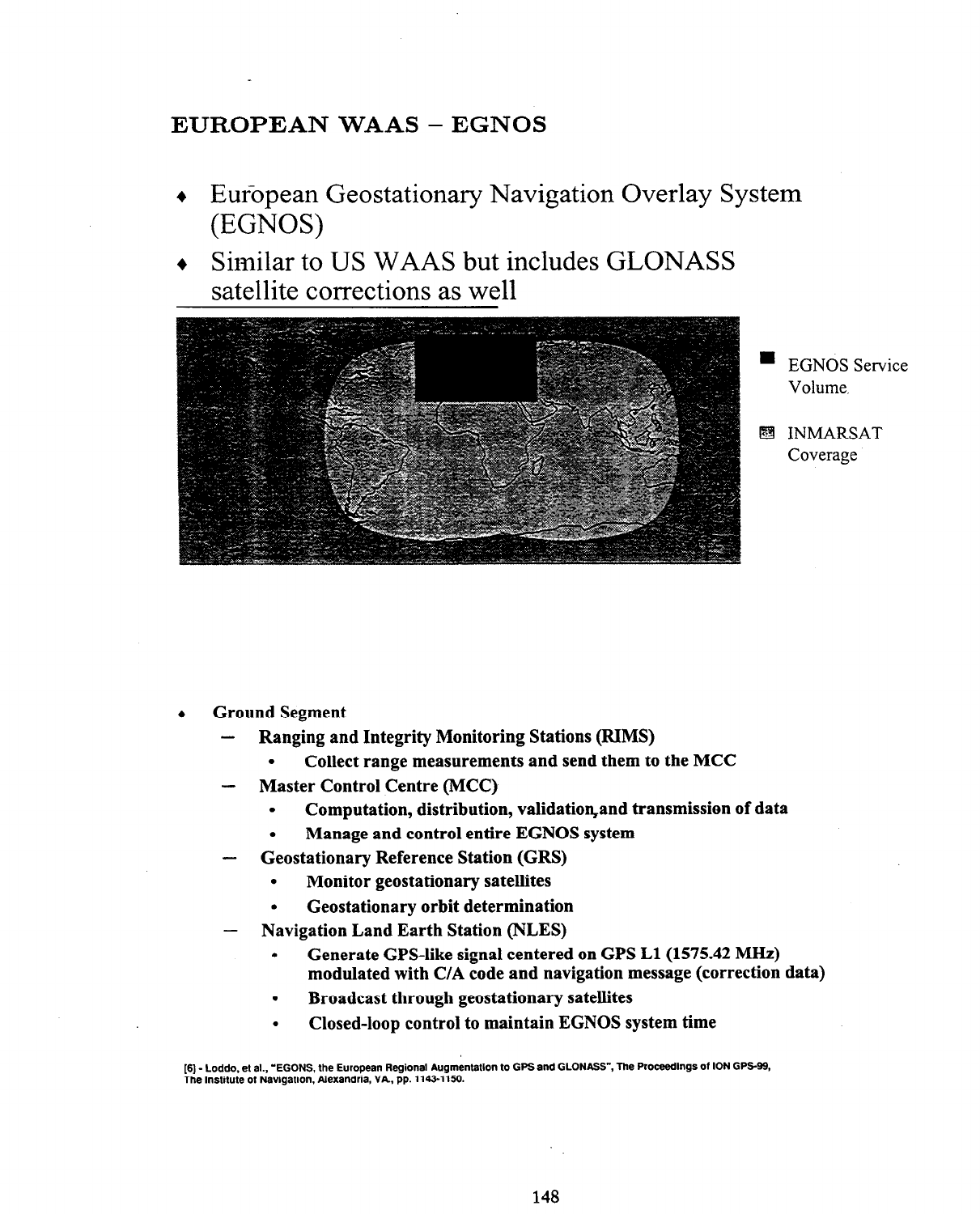# European WAAS - EGNOS

**+ \_ Space Segment** 

-

- **GPS satellites**
- **GLONASS satellites**
- **INMARSAT III satellites for data transmission and ranging function (GEO)**
- **+ User segment** 
	- **Signal in Space (SIS)**
	- **Receiver capable of receiving and decoding the GE0 broadcast message**

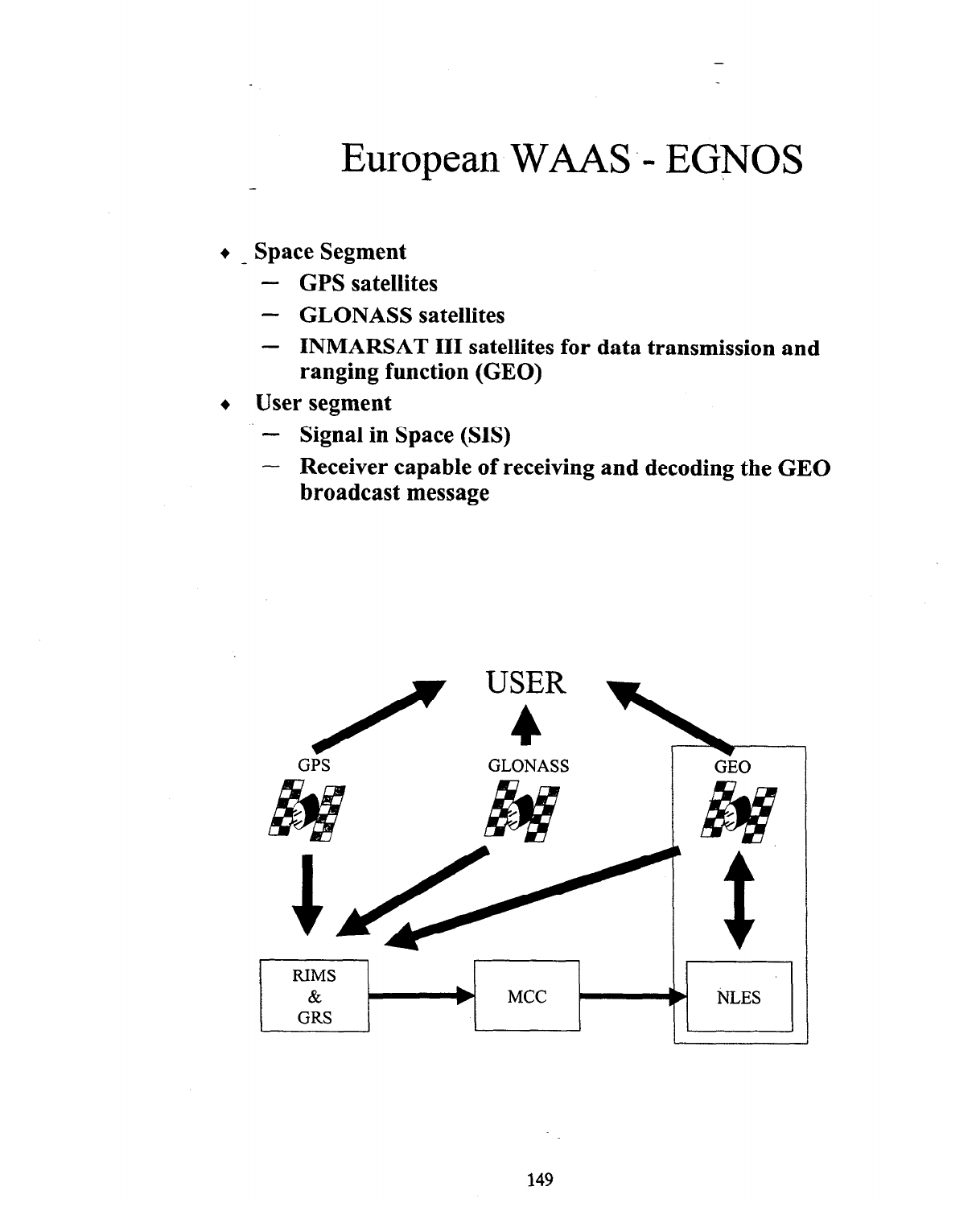#### **JAPANESE WAAS - MSAS**

- MTSAT (Multi-Functional Transport SATellite) based Satellite Augmentation System (MSAS)
- Similar to EGNOS system (GPS and GLONASS)
- Limited geographical extent may lead to problems with orbit determination
	- Dynamic approach to orbit determination
	- Orbital relaxation approach
- Ground Segment
	- Ground Monitor Stations (GMS)
		- . Collect range measurements and send them to the MCS
	- Monitor and Ranging Stations (MRS)
		- Receive GPS/MTSAT signals and collect range data
	- Master Control Stations (MCS)
		- . Monitor and control system
		- . Calculate MTSAT orbit, ionospheric delay and correction data
		- . Determine system integrity
		- Collect range data (GPS and MTSAT)
		- . Send data to NES for uplink to MTSAT for broadcast
	- Navigation Earth Stations (NES)
		- . Uplinks data from MCS to MTSAT for broadcast



- Two Aeronautical Satellite Centers which include:
	- MRS's
	- 8 GMS's
	- 1 MCS's
- <sup>l</sup>Launch of MTSAT satellite failed (November, 1999)
	- Rocket booster failure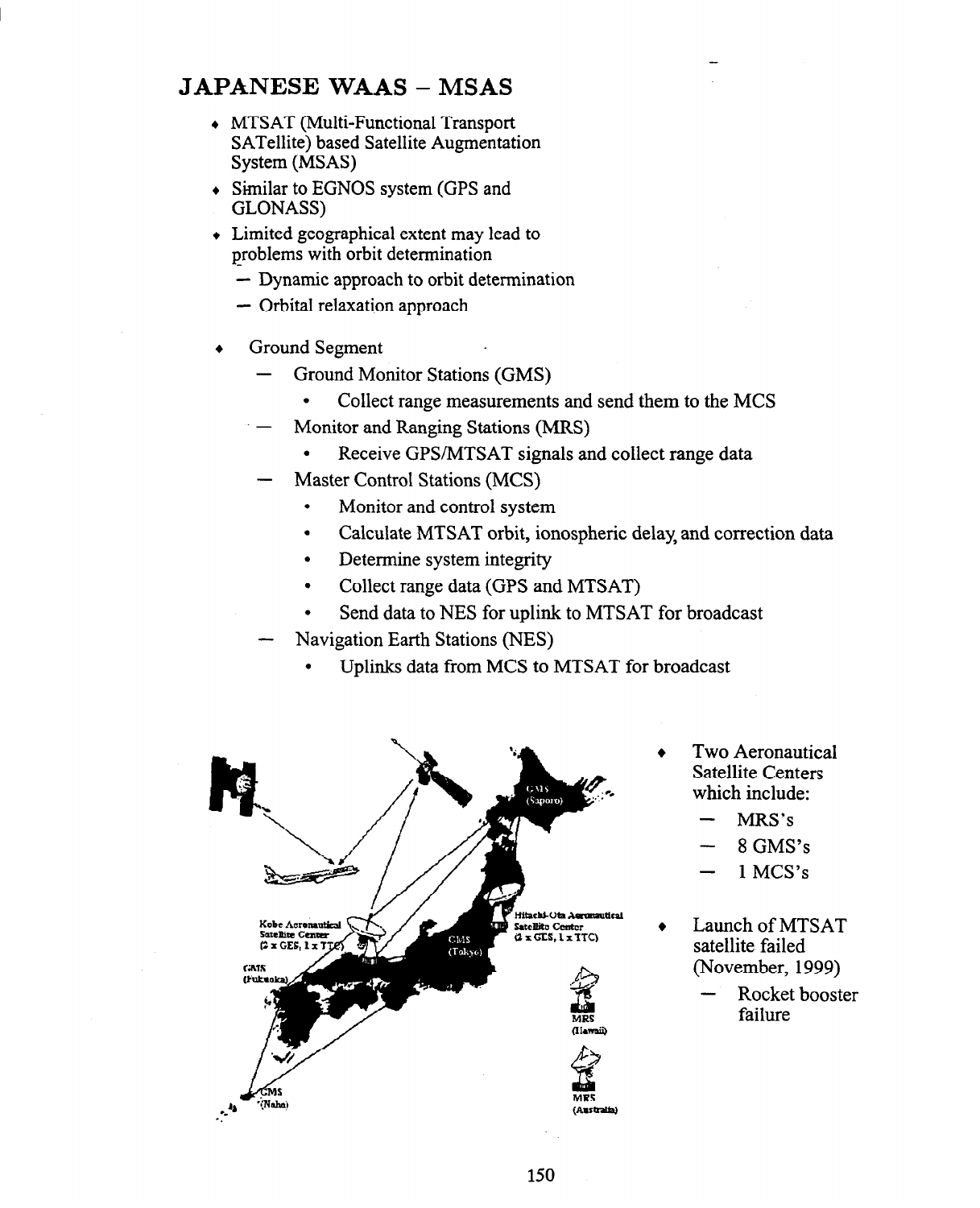## **LOCAL AREA AUGMENTATION SYSTEMS (LAAS)**

- + FAA initiative to use GPS for all categories of precise landing, including CAT III
- + Major differences from WAAS include
	- $-$  Limited range (~30 nm)
	- $-$  Limited number of base stations  $(\sim 4)$
	- Single differential correction to account for all errors
	- Smoothed-code or carrier-phase approaches are necessary
	- Ranging improvement through pseudolites

# **LAAS** Concept



**[4]- Federal Aviation Administration, (1999) "Local Area Augmentation System (LAAS) update" Available at** URL: http~/gps.iaa.gov/Library/Documents/documenls.htm#iaas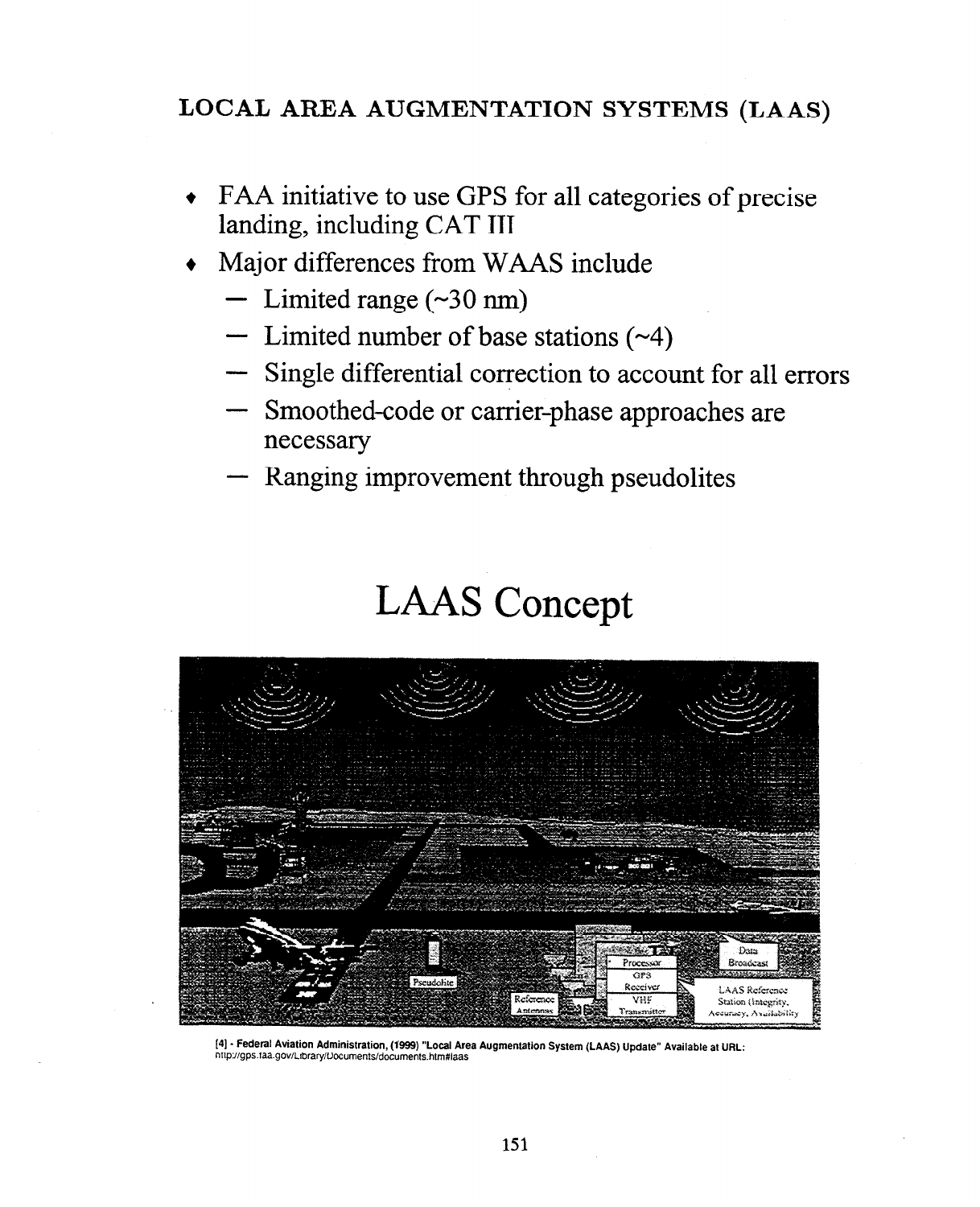#### WAAS RESULTS



Taken from URL - http://www.stanford.edu/group/GPS/Projects/WAAS/metrics.html

#### **CONCLUSIONS**

- + SPS GPS is not robust enough for all applications
- + Augmentation by WAAS, EGNOS,and MSAS will provide a true GNSS with high integrity, accuracy, and availability